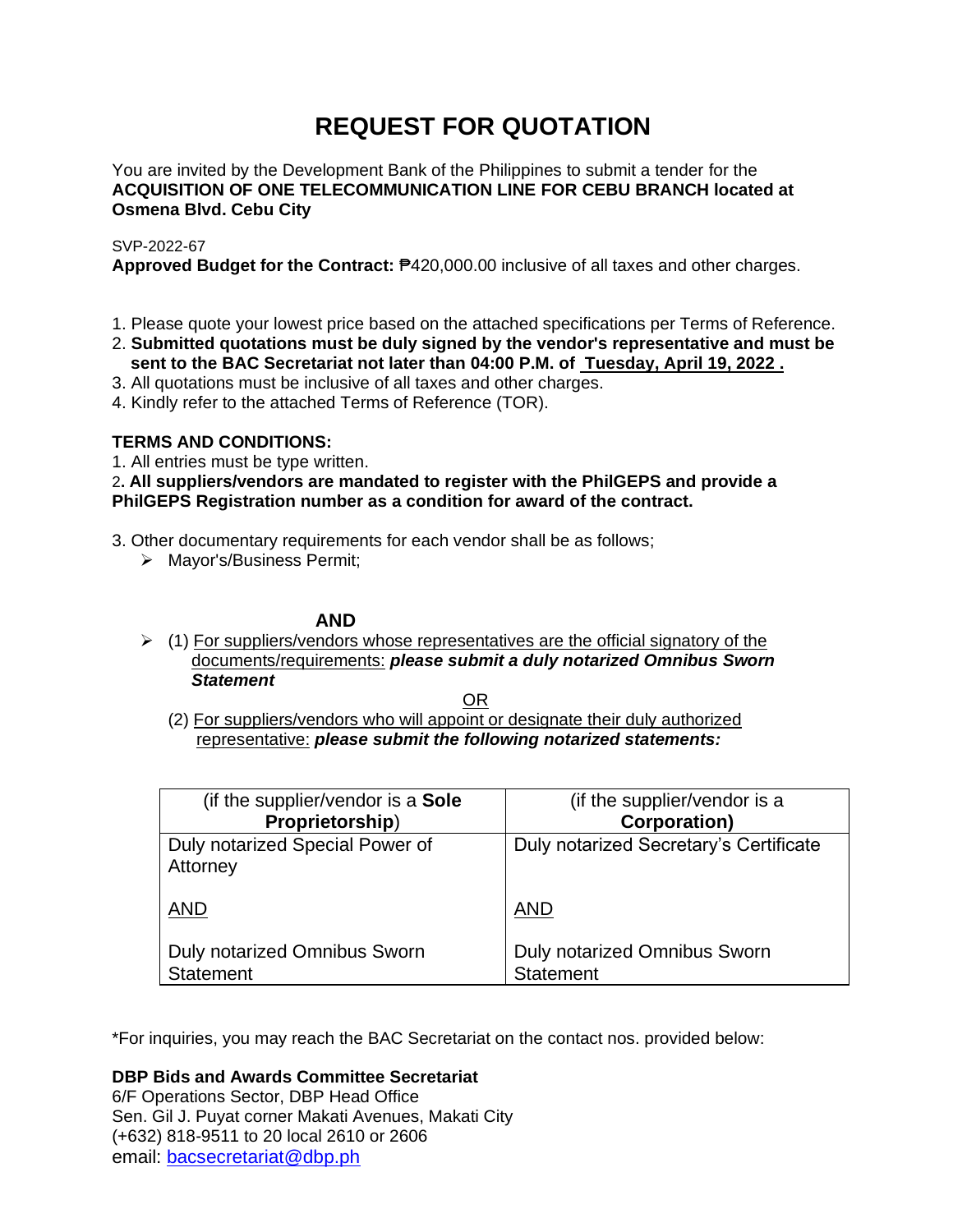Annex A

# ACQUISITION OF NEW, ADDITIONAL AND/OR REPLACEMENT TELECOMMUNICATION LINE/CONNECTIVITY SERVICE FOR THE DEVELOPMENT BANK OF THE PHILIPPINES (DBP)-**CEBU BRANCH**

### APPROVED BUDGET FOR THE CONTRACT: Php 420,000

### **TECHNICAL SPECIFICATIONS**

#### A. BACKGROUND

The telecommunication connectivity service (line) is for the connection of DBP online systems, services and facilities in any of the following DBP remote sites:

- A.1. Branch Office, including:
	- A.1.a. Lending Center
	- A.1.b. Cash Center
	- A.1.c. Branch-Lite Unit
- A.2. Automated Teller Machine (ATM)

#### **B. OBJECTIVE**

To acquire stable, reliable and secure telecommunication connectivity/line service to link DBP remote sites to the Head Office from an authorized and qualified telecommunication service provider (Telco).

#### C. COVERAGE OF THE CONTRACT

The contract will be for a one (1) year period starting from date of acceptance of service with the option for automatic renewal.

#### D. MINIMUM SPECIFICATIONS

- D.1. Connectivity/Line Service Availability
	- > The minimum availability of service is 99.6%.
- D.2. Connectivity/Line Specifications
- ☑ D.2.a. Branch Office
	- D.2.a.i. Wired MPLS/VPN, Radio Last Mile with minimum of 10 Mbps bandwidth
	- D.2.a.ii. Inclusive network equipment, such as router and or router/modem, must not be on End-of-Life/End-of-Support status within the contract period
	- D.2.a.iii. Router must support GRE/mGRE tunneling and IP Security (ex. dynamic VPN) and SNMP
	- D.2.a.iv. DBP shall have the full access of the router
	- D.2.a.v. Provide near real time and historical link monitoring

D.2.b. ATM - Wired

□

- D.2.b.i. VPN connection at least 128 Kbps via MPLS
- D.2.b.ii. Inclusive network equipment, such as router and or router/modem, must not be on End-of-Life/End-of-Support status within the contract period
- D.2.b.iii. Support GRE tunneling and SNMP
- D.2.b.iv. Provide near real time and historical link monitoring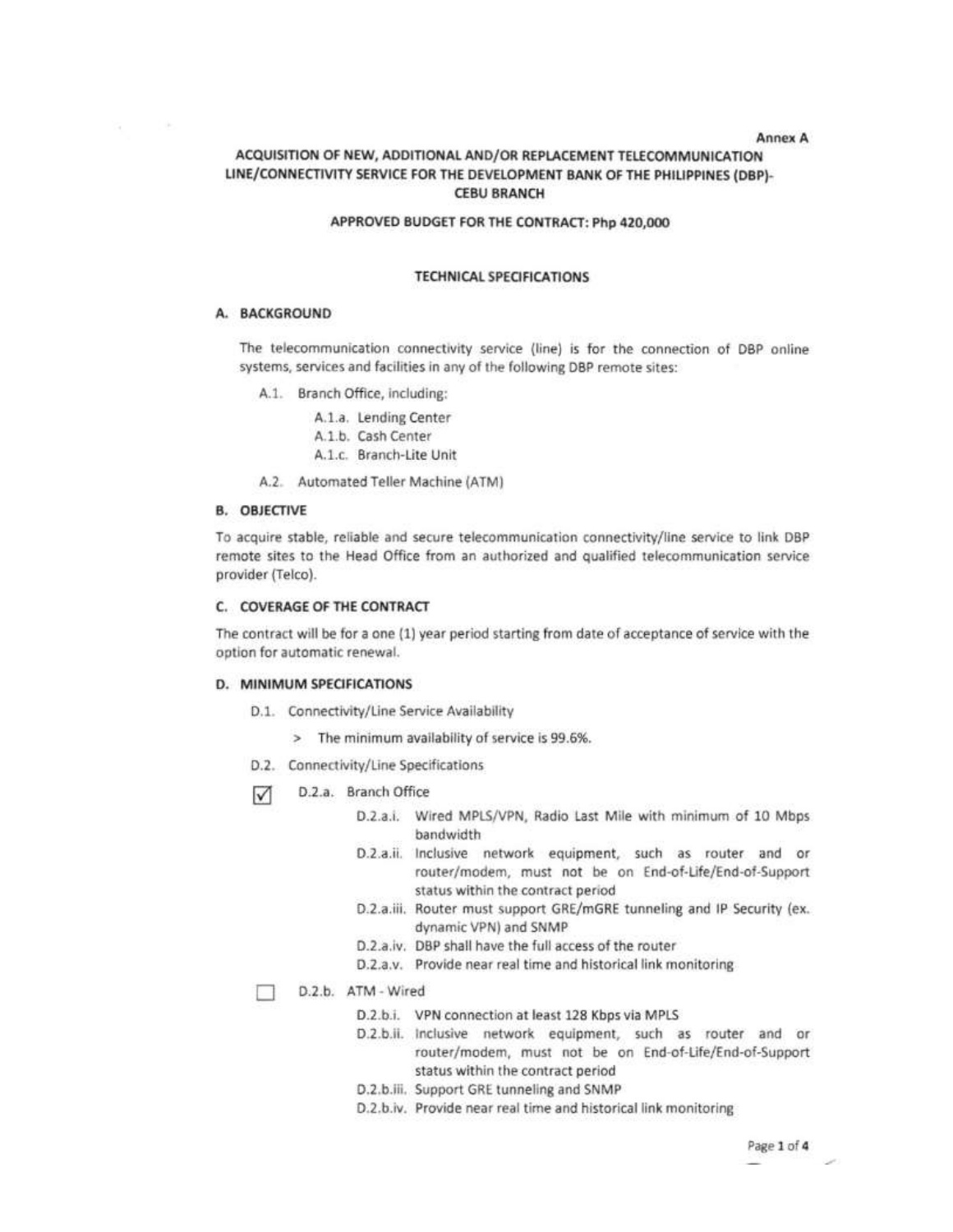gener.

ACQUISITION OF NEW, ADDITIONAL AND /OR REPLACEMENT OF TELECOMMUNICATION. LINE/ CONNECTIVITY SERVICE FOR THE DEVELOPMENT BANK OF THE RHILIPPINES (DBP)

- D.2.c. ATM Wireless
	- D.2.c.i. Provide data transmission function by public GPRS/ GSM network or higher
	- D.2.a.vi. Inclusive network equipment, such as router and or router/modem, must not be on End-of-Life/End-of-Support status within the contract period
	- D.2.c.ii. Support GRE Tunneling and SNMP
	- D.2.c.iii. Provide GUI access for local and remote management
	- D.2.c.iv. Operate at -30~+75°C temperature
	- D.2.c.v. Has LED status indication
	- D.2.c.vi. Support RJ45 console port
	- D.2.c.vii. include: 1 power cord, 2 antennas, 1 console cable, 1 set documentation
	- D.2.c.viii. Provide near real time and historical link monitoring.
	- D.2.c.ix. Meet the average latency requirement of not greater than 200ms measured using the Ping utility or any similar mobile applications
	- D.2.c.x. Meet signal requirement of not less than 2 bars measured using mobile or similar devices capable of said measurement
	- D.2.c.xi. DBP shall have full access to the Modem/Router
- D.3. Support Services and Incident Management
	- D.3.a. The Telco shall provide 24 x 7 onsite, telephone and email support. For every service unavailability/downtime reported, the response time shall be within thirty (30) minutes.
	- D.3.b. Upon the occurrence of service unavailability/downtime, the Telco shall:
		- D.3.b.i. Conduct problem isolation/resolution and link restoration activities
		- D.3.b.ii. Notification via electronic mail (E-mail) and telephone within one (1) hour of the occurrence
		- D.3.b.iii. Minimum of twice a day status report to DBP via E-Mail
		- D.3.b.iv. Estimated time of arrival (ETA) if onsite activities required
		- D.3.b.v. Estimated time of resolution (ETR)
		- D.3.b.vi. Root cause
		- D.3.b.vii. Comply with DBP policies on security and confidentiality during support services.
	- D.3.c. The Telco shall submit an incident report stating the reason/s for the outage and detailing the steps undertaken to resolve a particular problem upon DBP's request.
- D.4. Service Performance Review
	- > The Telco shall conduct a performance review session at least once every quarter of a year

# E. TELECOMMUNICATION CONNECTIVITY/LINE REQUIREMENT CLASSIFICATION

The primary objective of the following provisions is to have multiple Telcos per site, providing service redundancy, high availability and avoiding single point of failure.

E.1. New Telecommunication Line Requirement

E.1.a. Covered Sites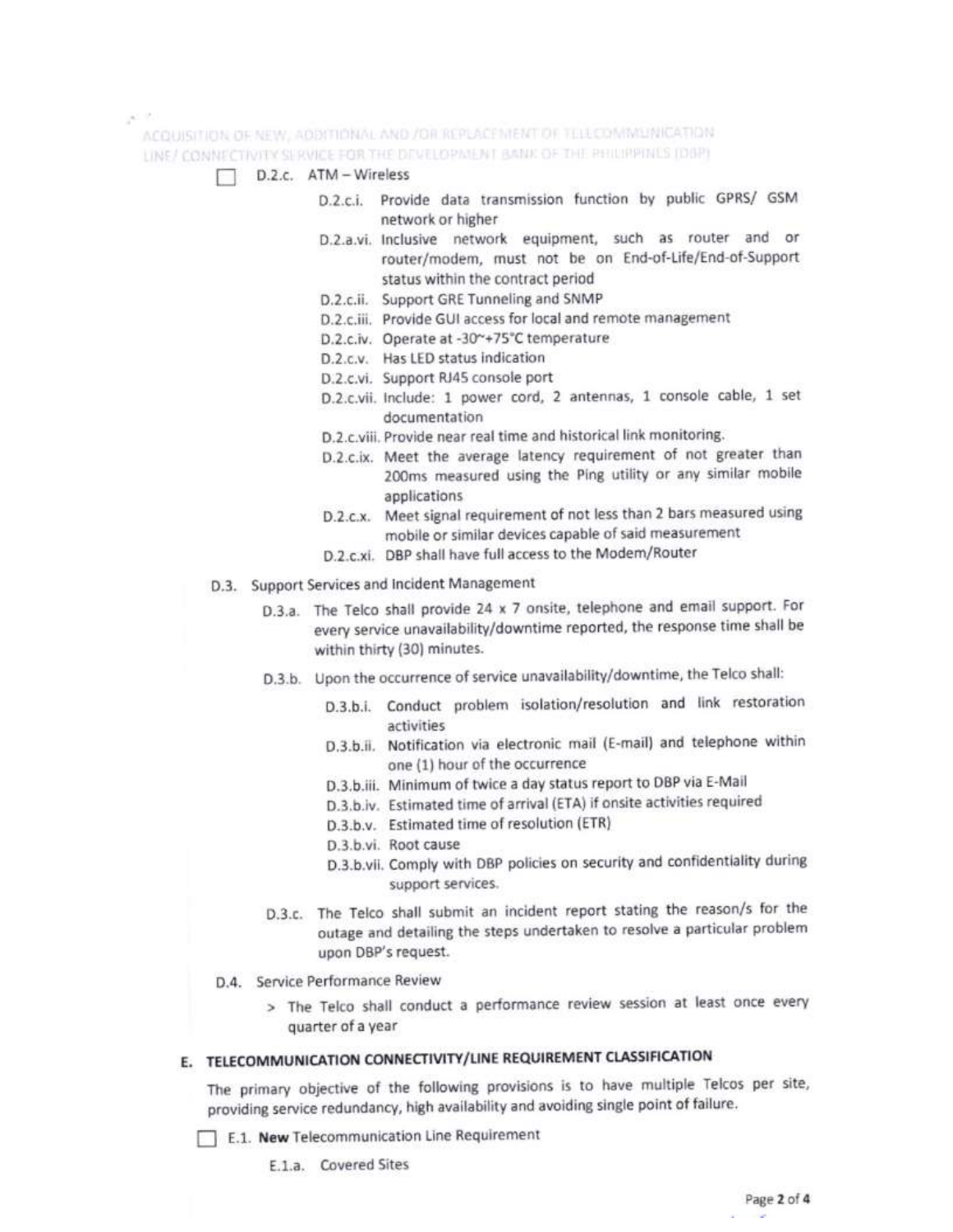ACQUISITION OF NEW, NOOTHINGE AND / OR REPLACEMENT OF TELECOMMUNICATION. LINE/ CONNECTIVITY SERVICE POR THE DEVELOPMENT AMAK OF THE PHILIPPINES (DBP).

- > New remotes sites
- E.1.b. Telco Selection Criteria
	- > Telecommunication Line for Branch Office
		- E.1.b.i. Two (2) different Telcos (Telco A and Telco B) shall be selected
		- E.1.b.ii. Telco A is the lowest (winning) provider
		- E.1.b.iii. Telco B is the second lowest provider
	- > Telecommunication Line for Additional ATM Facility of a Branch Office
		- E.1.b.iv. The Telco must be different from the one which has the majority or most of the telecommunication connectivity services provided for the ATM/s of that Branch Office
- E.2. Additional Telecommunication Line Requirement
	- E.2.a. Covered Sites
		- > For existing sites with existing telecommunication line/s
	- E.2.b. Telco Exception
		- > The Telco/s of the existing line/s servicing the site shall not be invited and will not be allowed to participate
- E.3. Replacement Telecommunication Line Requirement  $\sqrt{}$ 
	- E.3.a. Covered Sites
		- > For existing sites with existing telecommunication line/s
	- E.3.b. Telco Exception
		- E.3.b.i. For Telco Redundancy Replacement
			- > The Telco of the existing line/s servicing the site including the one to be replaced shall not be invited and will not be allowed to participate
		- E.3.b.ii. Replacement for the Purpose of Telecommunication Line Capacity (Bandwidth) Upgrade
			- > The Telco of the other existing line/s servicing the site (i.e., other than the one to be replaced) shall not be invited and will not be allowed to participate
		- E.3.b.iii. For Wireless to Wired Facility Replacement
			- > The Telco of the other existing line/s servicing the site (i.e., other than the one to be replaced) shall not be invited and will not be allowed to participate

### F. DISCONTINUANCE OF SERVICE

DBP can opt to discontinue the service within the contract period without pre-termination fee/s, if the Telco provider fails to meet the required minimum availability of service, specified in item D.1, for three (3) consecutive months (3-strike rule)

G. PAYMENT

The payment shall be in a monthly basis every after the service acceptance.

 $\iota$ Page 3 of 4